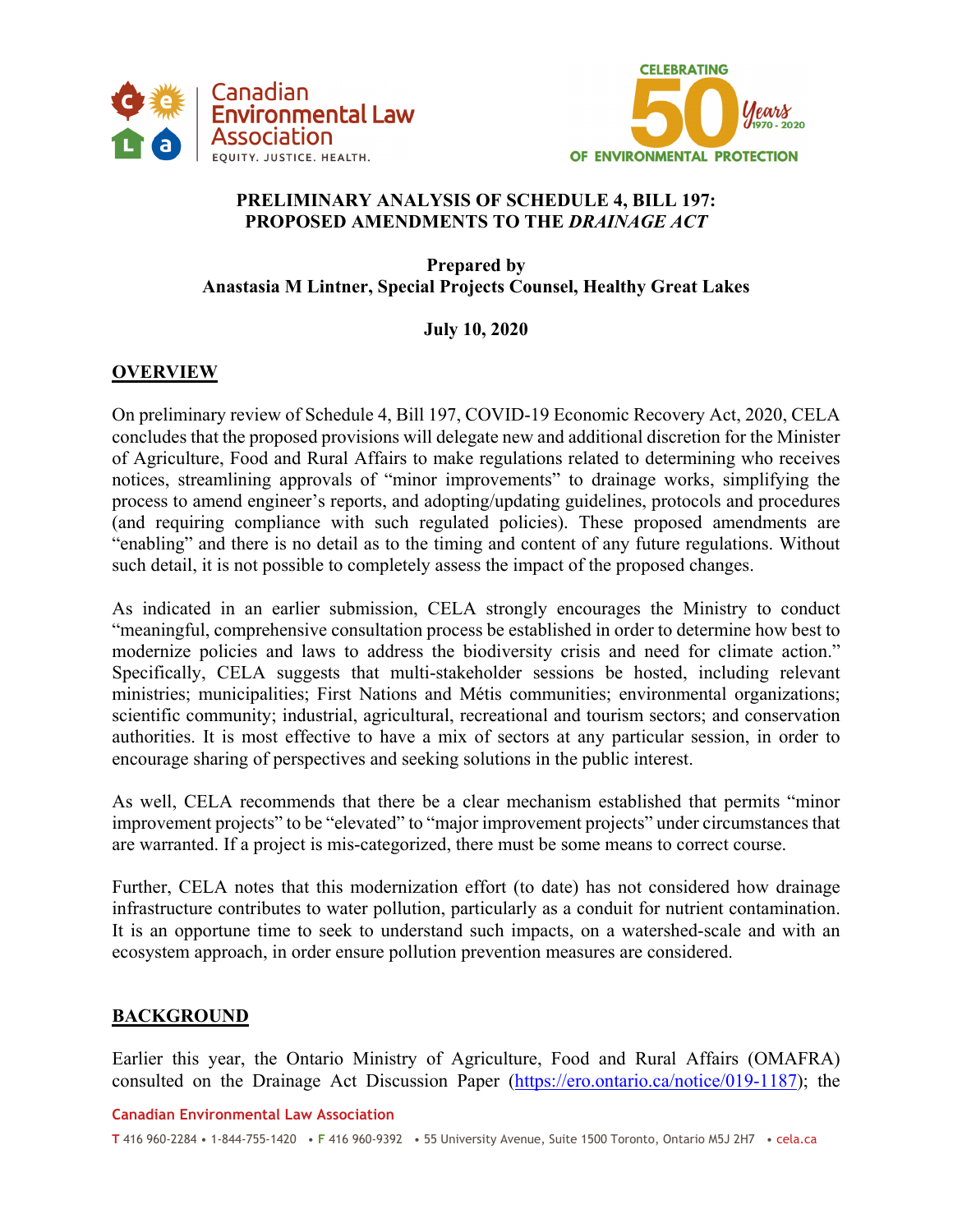comment period commenced on Jan 17, 2020 and ended on Feb 18, 2020. In addition to the Environmental Registry of Ontario (ERO) notice, OMAFRA hosted workshops with "key stakeholders" – invitations were extended to municipalities, conservation authorities, drainage industry, and general farm organizations.

The ERO notice states:

OMAFRA is proposing changes to the *Drainage Act* that would:

- provide the minister with legislative authority to develop and sign off on technical protocols such as the *Drainage Act* and *Conservation Authorities Act* Protocol
- create a new streamlined *Drainage Act* process for minor improvements
- enable a simplified process to update the engineer's report to account for changes to the design made during construction

OMAFRA is moving ahead with the legislative amendments, as proposed in Schedule 4, Bill 197, COVID-19 Economic Recovery Act, 2020 (https://www.ola.org/en/legislativebusiness/bills/parliament-42/session-1/bill-197) introduced for first reading on July 8, 2020.

It is CELA's understanding that the proposed amendments are broad in nature and the details will be further developed within regulations. Before moving ahead with any regulations, OMAFRA intends to conduct further public consultations. CELA further understands that the intention of the proposed amendments is to:

- 1. simplify the process for minor improvements to drainage works (to be prescribed in regulations), such minor improvements could include an emergency situation (such as a culvert caving in) that requires immediate attention or addressing wear and tear
- 2. ensure a swifter process regarding updating an engineer's report when something unexpected happens (such as coming across unanticipated soil type or boulder than cannot feasibly be removed); currently the process can take a year and it is likely that there will be a reduction in number of required meetings and amount of time to 90 days
- 3. provide authority to update/adopt protocols (such as the Drainage Act and Conservation Authorities Act Protocol developed by the inter-agency Drainage Act & Section 28 Regulations Team, aka DART Protocol); and OMAFRA is interested in what additional guidance, procedures, protocols will be needed

## **PRELIMINARY ANALYSIS**

Upon review of the proposed amendments to the *Drainage Act*, the following preliminary analysis is provided. References to the Minister below (unless otherwise specified) are the Minister of Agriculture, Food and Rural Affairs. Updated and/or additional analysis may follow. A detailed summary of the proposed Schedule 4 amendments is provided in the Appendix below.

*1. Notice provisions* 

Many provisions that currently detail who will be sent notices will be replaced with Minister's discretion to prescribe such persons. In several such provisions, this involves notice to local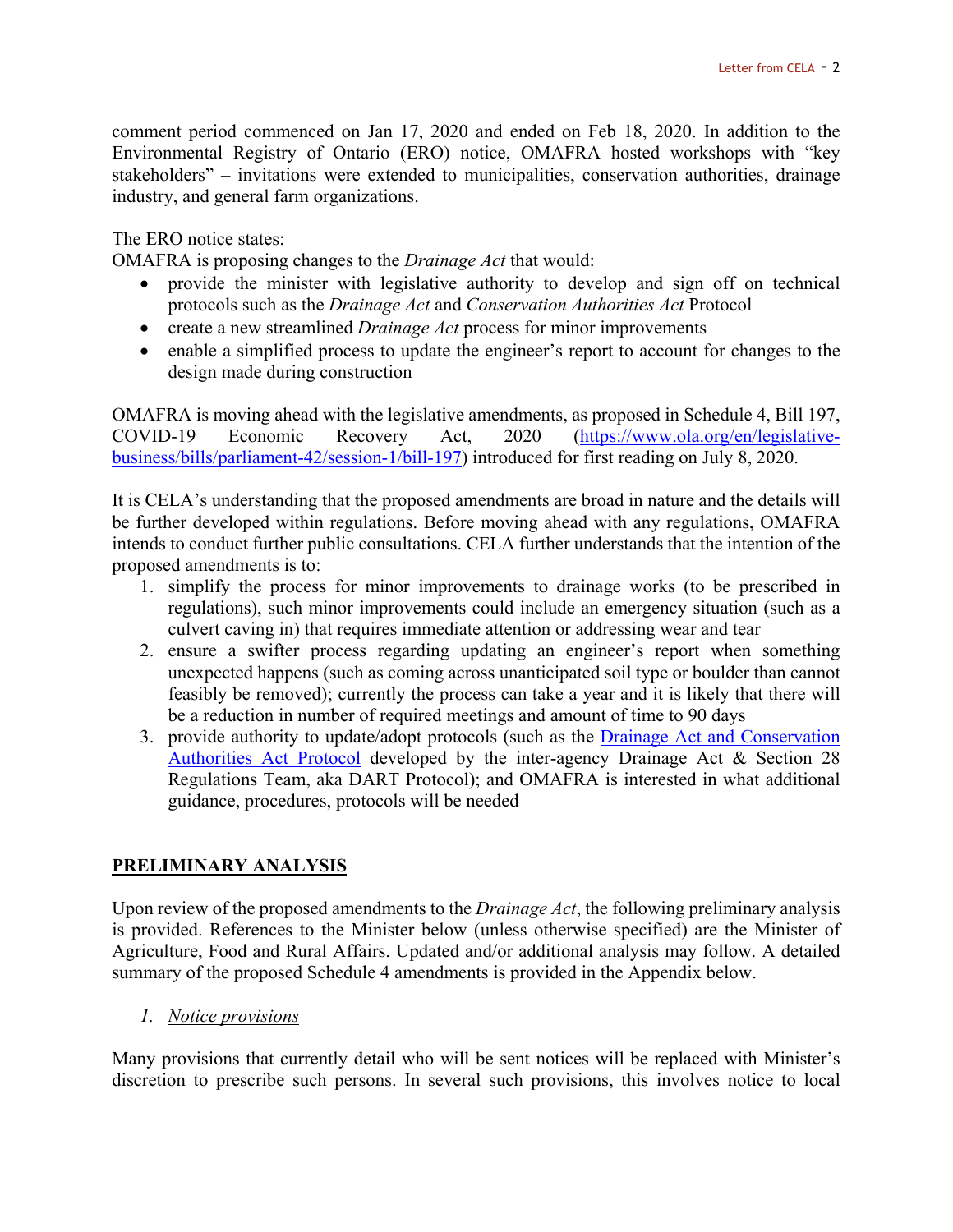municipalities and/or conservation authorities. It is possible that those currently entitled to notice will not be in the future.

#### *2. Two categories: major and minor improvements to drainage works*

There will be two categories for improvements to drainages works: major and minor. Some "major improvement projects" are to be listed within the legislation. Otherwise, unless something is "prescribed" as "minor" it will be "major". Notice of "major improvement projects" will be sent to conservation authorities (in addition to any other "prescribed persons"). Any process for approving "minor improvements" is at the discretion of the Minister (to be made by regulation).

#### *3. New process for amendments to engineer's report*

A new process for amendments to an engineer's report is enabled. Details will need to be set out in regulations, at the discretion of the Minister.

## *4. New discretion to adopt/amend guidelines, protocols, procedures*

New discretion will be delegated to the Minister to adopt and amend regulated "guideline, protocol or procedure" (and require compliance with the same). It isn't clear how such compliance will be enforced (eg, there are no new offence provisions). As well, it is unclear if or how the *Environmental Bill of Rights* will apply to proposals for any new "guideline, protocol or procedure". The *Drainage Act* is not currently prescribed for the purposes of Part II of the EBR  $(s3(1), O$  Reg 73/94), although the Ministry is prescribed  $(s1, s2)$ .

Generally, the proposed amendments are enabling. Without information about the specific language to be included in any future regulations, the full impact of the changes cannot be assessed. As such, CELA reiterates our response to the earlier ERO notice (see submission dated February 18, 2020, https://cela.ca/proposed-changes-to-drainage-act/). These comments continue to apply, as there will need to be further work done to develop regulations, if the proposed amendments to the *Drainage Act* are enacted.

Canadian Environmental Law Association (CELA) is writing to encourage the Ontario Ministry of Agriculture, Food and Rural Affairs (OMAFRA) to work with other ministries, agencies, and the interested public to develop legal and policy reforms which will create climate resilient communities. Piecemeal reforms, aimed primarily at reducing alleged "red tape", will not enable Ontario to address the biodiversity crisis and climate change urgency that we are currently facing.

The proposed changes, to provide OMAFRA with legislative authority to authorize technical protocols, must be done in a manner that enables and encourages ministerial and agency collaboration. OMAFRA's role must be one of partnership, not holding authority over another ministry's jurisdiction (eg, the Ministry of Natural Resources and conservation authorities' roles in wetland protection and restoration). Further, any authority to establish technical protocols must continue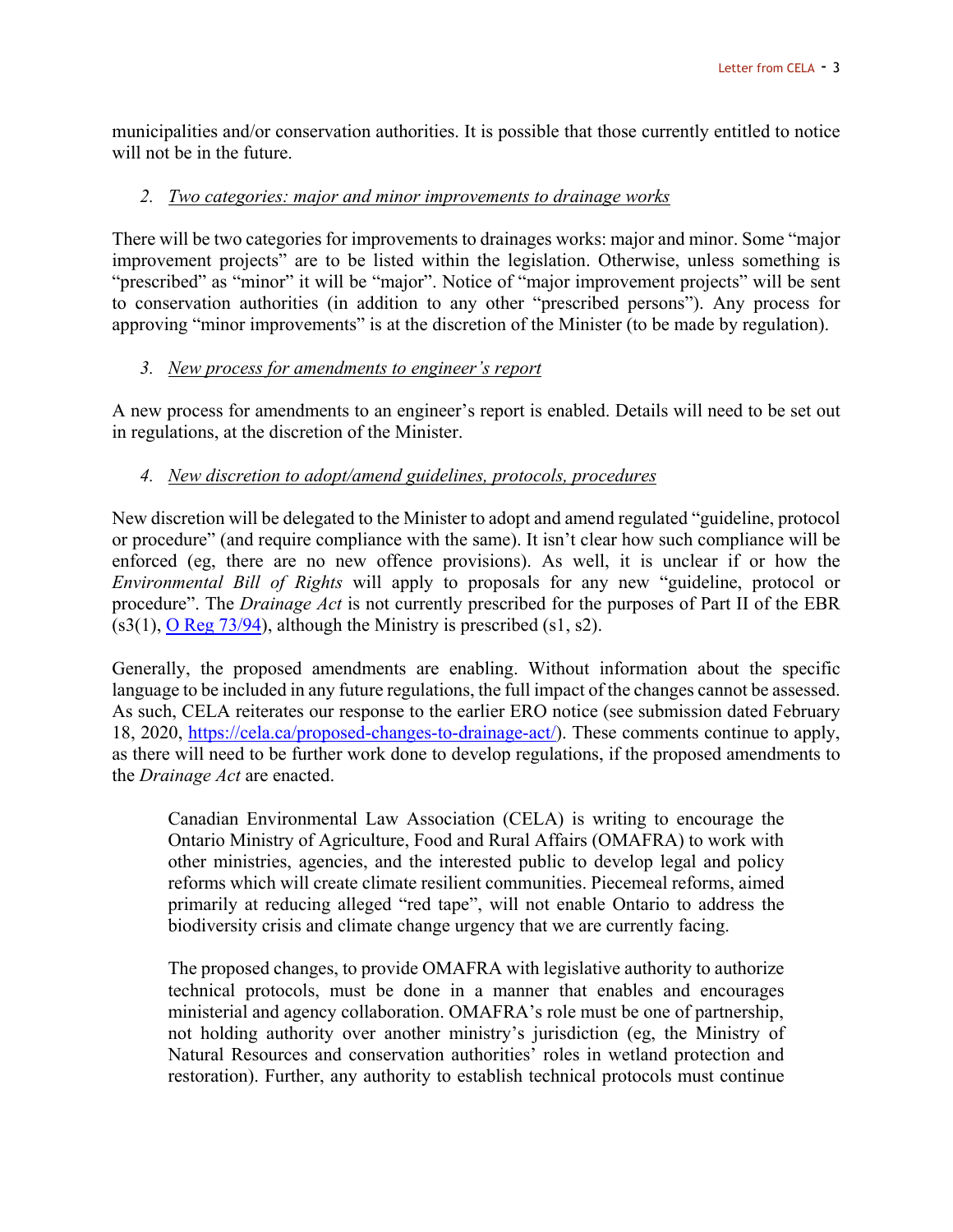to require public participation in advance of decision-making, pursuant to Ontario's *Environmental Bill of Rights, 1993* (EBR).

CELA encourages OMAFRA to establish reasonable limitations to what can be dealt with by a streamlined process, so that there are no unintended consequences. Drainage works regulated under the *Drainage Act* have already been wholly exempted under the *Environmental Assessment Act* (see s5(2)(c), O Reg 334). Agricultural drainage projects have historically caused wetland losses throughout southern Ontario (see Estrin & Swaigen, *Environment on Trial* (3rd ed.) (1993: Emond-Montgomery, Toronto), at page 336). Consequently, a comprehensive and coordinated inter-agency approach is needed to fully utilize all applicable provincial authority to ensure that Ontario's remaining wetlands are not adversely impacted or degraded by further drainage activities. Seeking consensus among partner ministries, agencies and others is a possible mechanism to ensure the proposed processes and any associated technical guidance will achieve the desired outcome. The **Drainage Act and Conservation Authorities Act Protocol** developed by the inter-agency Drainage Act  $& Section 28$  Regulations Team (DART) is an example of jointly developing policies. If it is not possible to achieve consensus, then it would be inappropriate to allow OMAFRA to impose policy on other jurisdictions.

CELA recognizes the importance of well-maintained drainage infrastructure and the various efforts to incentivize ecosystem services on agricultural lands (eg, ALUS Canada). With respect to ensuring drainage infrastructure is properly maintained, repaired, and operated, there needs to be adequate resources committed/raised for this purpose. Investment in such preventative maintenance for flood management purposes is becoming increasingly important.

Further, there needs to be meaningful public participation in government decisionmaking. Webinars were offered by OMAFRA for "key stakeholders" only – invitations to municipalities, conservation authorities, drainage industry, and general farm organizations. To avoid unintended consequences and ensure consistency with the EBR, broader participation is strongly encouraged.

Finally, OMAFRA consultations are separate and disconnected from the on-going conservation authorities consultation being conducted by the Ministry of the Environment, Conservation and Parks.

CELA recommends that a meaningful, comprehensive consultation process be established in order to determine how best to modernize policies and laws to address the biodiversity crisis and need for climate action. Creating resilient communities which are protected from floods and droughts requires broad cooperation and coordination. Consultations should include: relevant ministries; municipalities; First Nations and Métis communities; environmental organizations; scientific community; industrial, agricultural, recreational and tourism sectors; and conservation authorities.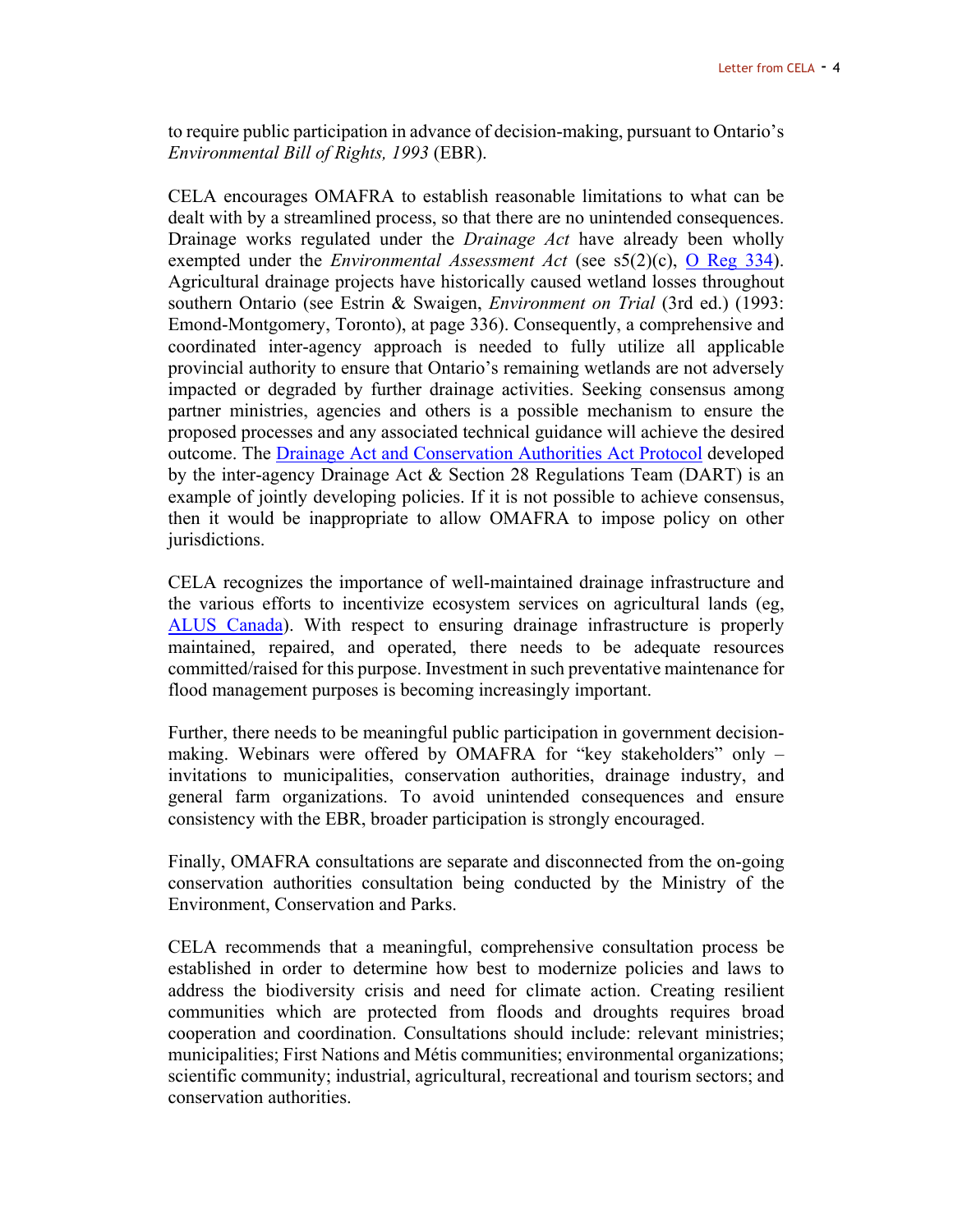If the amendments are enacted as proposed, CELA recommends that there be a clear mechanism established that permits "minor improvement projects" to be "elevated" to "major improvement projects" under circumstances that are warranted. If a project is mis-categorized, there must be some means to correct course.

Finally, CELA notes that this modernization effort (to date) has not considered how drainage infrastructure contributes to water pollution, particularly as a conduit for nutrient contamination. It is an opportune time to seek to understand such impacts, on a watershed-scale and with an ecosystem approach, in order ensure pollution prevention measures are considered.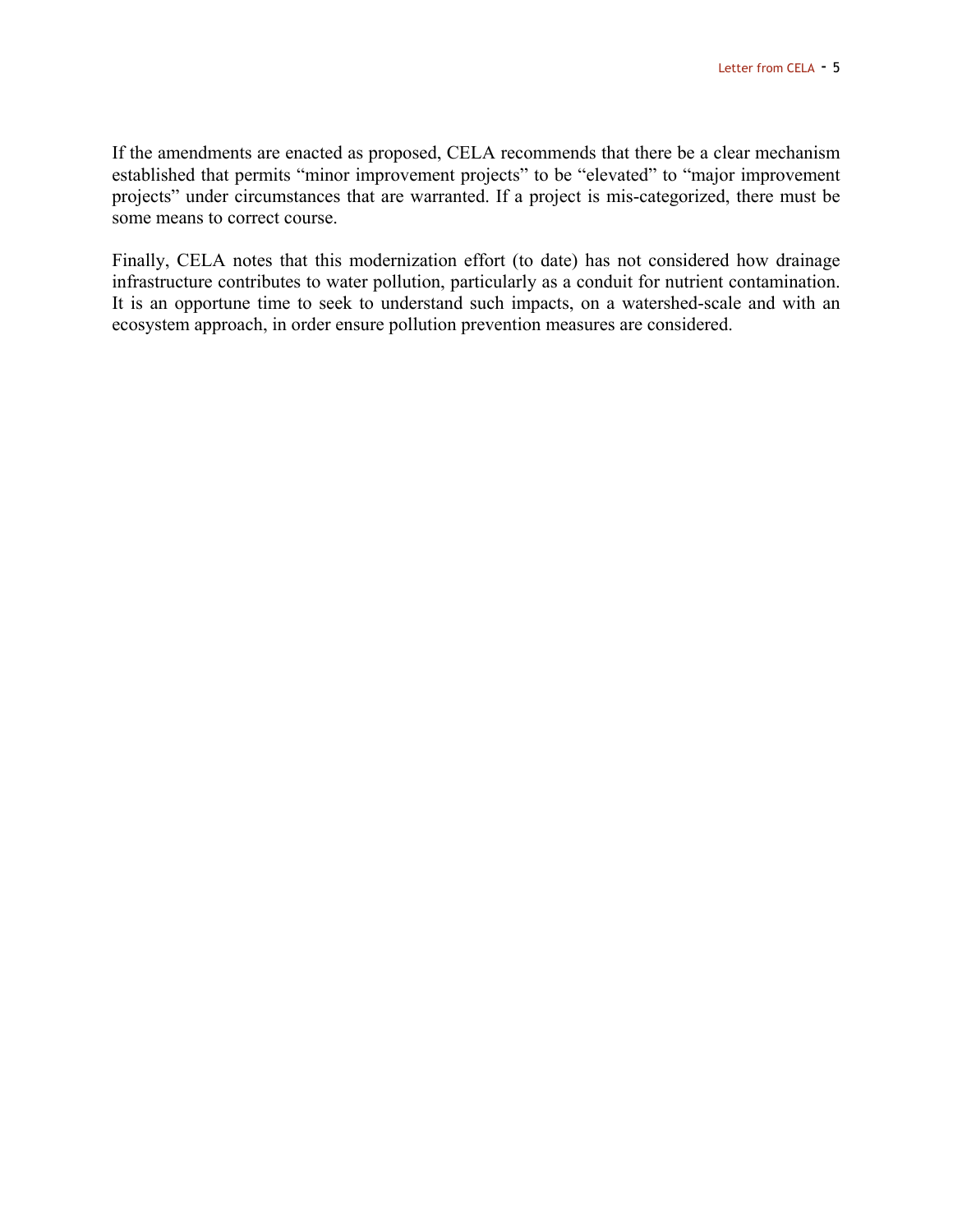#### **APPENDIX: Detailed summary of proposed amendments**

If enacted, Schedule 4, Bill 197 will result in changes to the *Drainage Act* as follows:

- Notice of decision to proceed with drainage works construction on petition  $(s5(1))$  will be sent to "prescribed persons" [currently notice sent to municipalities affected & conservation authorities with jurisdiction or Ministry of Natural Resources if no conservation authority]
- Notice that an environmental appraisal is required for drainage works constructed on petition (s6(1)) can be initiated by "prescribed persons" that received notice [currently can be initiated by local municipality, conservation authority or Ministry of Natural Resources that received notice]
- A filed preliminary report (by an engineer, at request of initiating municipality) is to be sent to "prescribed persons" with the date of the council meeting at which the preliminary report will be consider (s10(2)) [currently all owners of land within area requiring drainage, public utility or road authority that may be impacted, local municipality or conservation authority entitled to notice (or Ministry of Natural Resources, if none), and the Minister]
- A referral of an environmental appraisal to the Tribunal  $(s10(8))$  can be made by the Minister (drainage intended for agricultural purposes) or "prescribed persons" (drainage for other purposes) [currently same for agricultural purposes, as well as by the Minister when a conservation authority or regional Ministry office reports that the environmental appraisal is unsatisfactory]
- Notice of proceeding with drainage works  $(s41(1))$  to be sent to "prescribed persons" [currently land owners and municipalities for which compensation or allowances have been provided, conservation authorities with jurisdiction over lands affected, Minister of Natural Resources when public lands affected, and the Director]
- Removing ability for an initiating municipality to correct a "gross error in the report" on application to the Tribunal during specified time (s58(4))
- Removing ability to deepen, widen or extend drainage works without engineer's report  $(s77(1))$  and removing ability move drainage works off road with engineer's report  $(s77(2))$ or engineer's opinion (s77(3))
- Defining "major improvement projects" [currently listed as "projects" under  $s78(1.1)$ ]
	- o replacing "otherwise improving, extending to an outlet or altering the drainage works" with "extending the drainage works to an outlet" and "improving or altering the drainage works if the drainage works is located on more than one property" o adding any other works \*not\* prescribed as a "minor improvement"
- Notice of intent to undertake "major improvement project"  $(s78(2))$  will continue to be sent to conservation authority with jurisdiction, as well as to "prescribed persons"
- Minister will have discretion to prescribe a process for approving minor improvements to a drainage works (s78(5))
- Enabling provisions for amendments to engineer's report (s84.1) for the purpose of section 4 petition or the purpose of section 78
- Adding discretion for the Minister to make regulations for anything described as being "prescribed"  $(s125(c))$